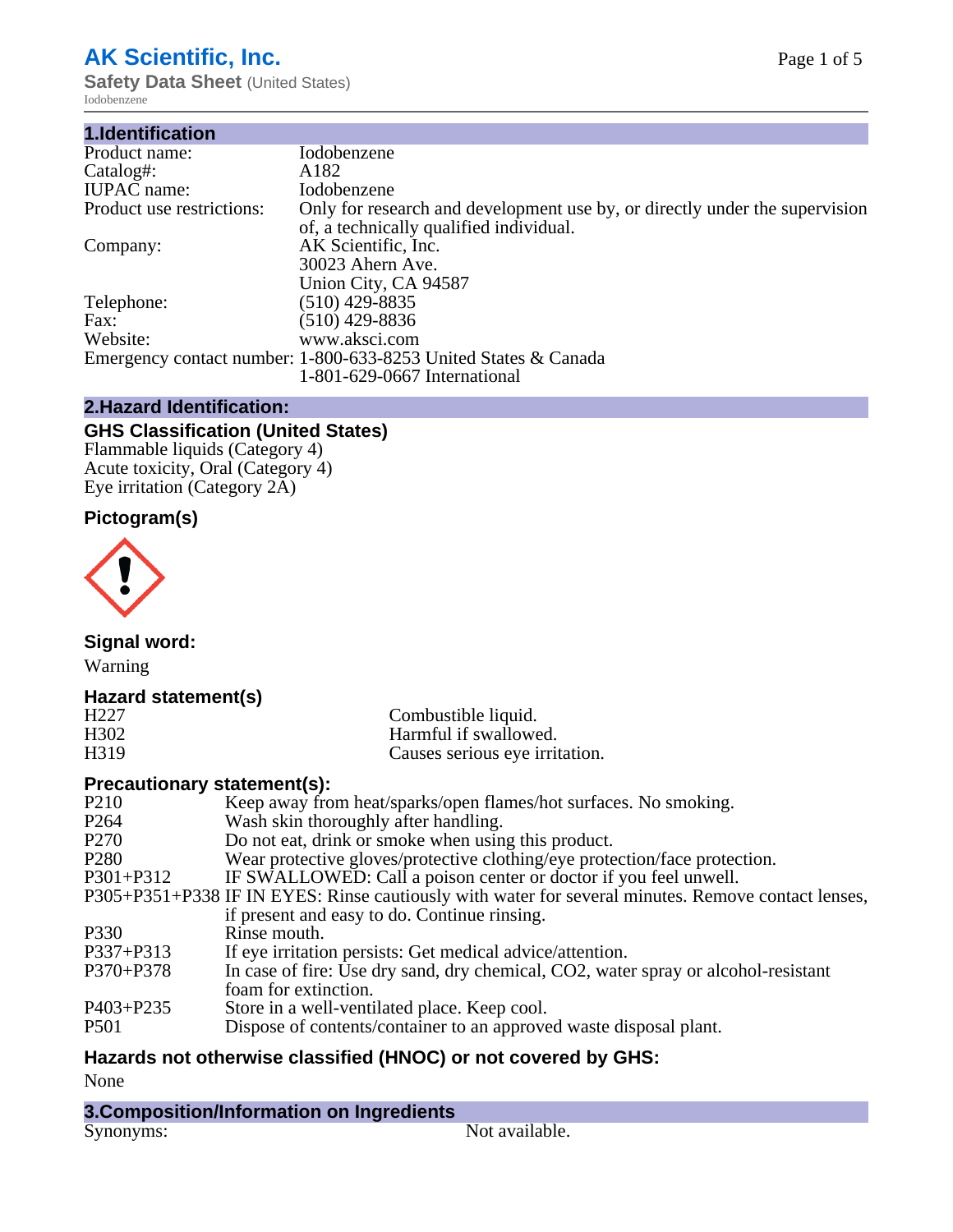| CAS#:   | 591-50-4     |
|---------|--------------|
| Purity: | $>99\%$ (GC) |
| EC:     | 209-719-6    |

### **4. First Aid Measures**

**General Information:** Immediately remove any clothing contaminated by the product. Move out of dangerous area. Consult a physician and show this safety data sheet.

**Inhalation:** Move person to fresh air. If not breathing, give artificial respiration. If breathing is difficult, give oxygen. Obtain medical aid.

**Skin contact:** Immediately flush skin with running water for at least 15 minutes while removing contaminated clothing and shoes. Wash clothing before reuse. Obtain medical aid immediately.

**Eye contact:** Immediately flush open eyes with running water for at least 15 minutes. Obtain medical aid immediately.

**Ingestion:** Do NOT induce vomiting without medical advice. Rinse mouth with water. Never administer anything by mouth to an unconscious person. Obtain medical aid immediately.

**Most important symptoms and effects, both acute and delayed:** No further information available. Please see sections 2 and 11.

**Indication of any immediate medical attention and special treatment needed:** No further information available.

## **5. Fire Fighting Measures**

**Suitable extinguishing media:** Use water spray, dry chemical, carbon dioxide, or chemical foam. **Specific hazards arising from the chemical:** Carbon oxides, Hydrogen iodide.

**Advice for firefighters:** As in any fire, wear a NIOSH-approved or equivalent, pressure-demand, self-contained breathing apparatus and full protective gear. During a fire, irritating and highly toxic gases may be generated by thermal decomposition or combustion.

## **6. Accidental Release Measures**

**Personal precautions, protective equipment and emergency procedures:** Wear protective equipment and keep unprotected personnel away. Ensure adequate ventilation. Remove all sources of ignition. Prevent further leak or spill if safe to do so. For personal protective equipment, please refer to section 8.

**Environmental precautions:** Do not let product enter drains, other waterways, or soil. **Methods and materials for containment and cleaning up:** Prevent further leak or spill if safe to do so. Vacuum, sweep up, or absorb with inert material and place into a suitable disposal container.

Consult local regulations for disposal. See section 13 for further disposal information.

### **7. Handling and Storage**

**Precautions for safe handling:** Avoid contact with skin, eyes, and personal clothing. Wash hands thoroughly after handling. Avoid breathing fumes. Use only with adequate ventilation. Wear suitable protective clothing, gloves, and eye/face protection. Keep away from sources of ignition. Minimize dust generation and accumulation. Keep container tightly closed. Open and handle container with care. Do not eat, drink, or smoke while handling.

**Conditions for safe storage, including any incompatibilities:** Store in a tightly-closed container when not in use. Store in a cool, dry, well-ventilated area away from incompatible substances. Keep away from sources of ignition.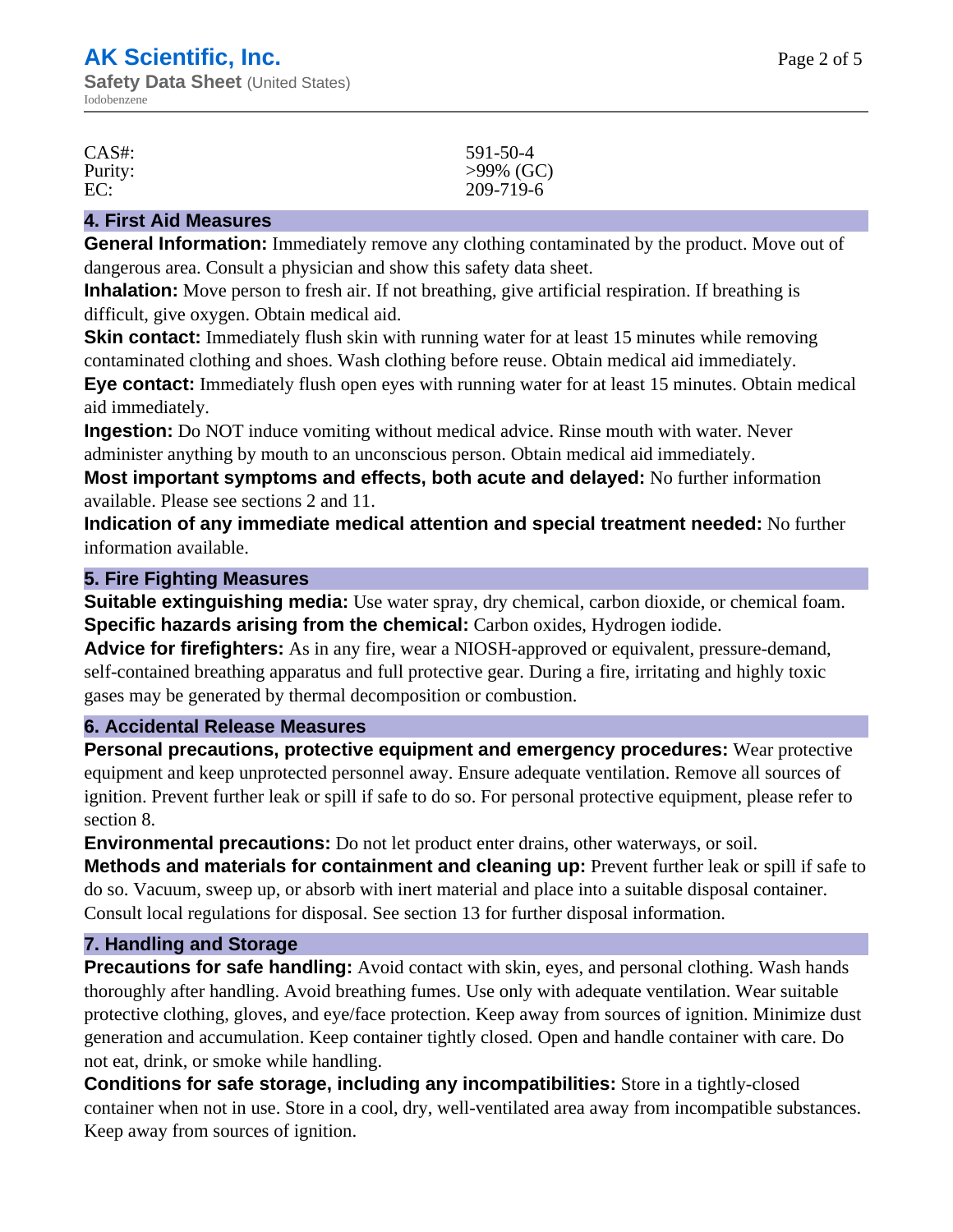**Safety Data Sheet** (United States) Iodobenzene

## **8. Exposure Controls/Personal Protection**

## **Exposure limits:**

| <b>OSHA PEL:</b>  | Not available. |
|-------------------|----------------|
| NIOSH REL:        | Not available. |
| <b>ACGIH TLV:</b> | Not available. |

**Appropriate engineering controls:** Avoid contact with skin, eyes, and clothing. Wash hands before breaks and immediately after handling the product. Facilities storing or utilizing this material should be equipped with an eyewash fountain. Use adequate general and local exhaust ventilation to keep airborne concentrations low.

#### **Personal protection**

- Eyes: Based on an evaluation of the eye or face hazards present, wear chemical splash-resistant safety glasses or goggles with side protection. A face shield may be appropriate in some workplaces. Use eyewear tested and approved under appropriate government standards such as OSHA 29 CFR 1910.133 or EU EN166.
- Hands: Wear gloves selected based on an evaluation of the possible hazards to hands and skin, the duration of use, the physical conditions of the workplace, and the chemical resistance and physical properties of the glove material.
- Skin and body: Protective clothing must be selected based on the hazards present in the workplace, the physical environment, the duration of exposure, and other factors. No fabric can provide protection against all potential hazards; therefore it is important to select the appropriate protective clothing for each specific hazard. At the minimum, wear a laboratory coat and close-toed footwear.
- Respiratory: Respirators are not a substitute for accepted engineering control measures such as enclosure or confinement of the operation, general and local ventilation, and substitution of less toxic materials. When respiratory personal protective equipment is appropriate based on an assessment of respiratory hazards in the workplace, use a NIOSH- or CEN-certified respirator.

#### **9. Physical and Chemical Properties** Colorless to light yellow clear liquid Molecular Formula: C6H5I<br>
Molecular Weight: 204.01 Molecular Weight:<br>Odor: Not available. pH: Not available.<br>Boiling Point Range: 188°C Boiling Point Range: Freezing/Melting Point:  $-29^{\circ}\text{C}$ <br>Flash Point:  $77^{\circ}\text{C}$ Flash Point: 77°C<br>Evaporation Rate: 77°C<br>Not available. Evaporation Rate:<br>
Flammability(solid.gas): Please see section 2. Flammability(solid,gas):<br>
Explosive limits:<br>
Not available. Explosive limits: Vapor Pressure: Not available. Vapor Density: Not available. Solubility: Not available.<br>
Relative Density: 1.823 Relative Density: 1.823<br>Refractive Index: 1.6209 Refractive Index: Volatility: Not available. Auto-ignition Temperature: Not available. Decomposition Temperature: Not available.<br>
Partition Coefficient: Not available. Partition Coefficient:

#### **10. Stability and Reactivity**

Reactivity: Not available.<br>
Chemical stability: Stable under re Possibility of hazardous reactions: Not available.

Stable under recommended temperatures and pressures.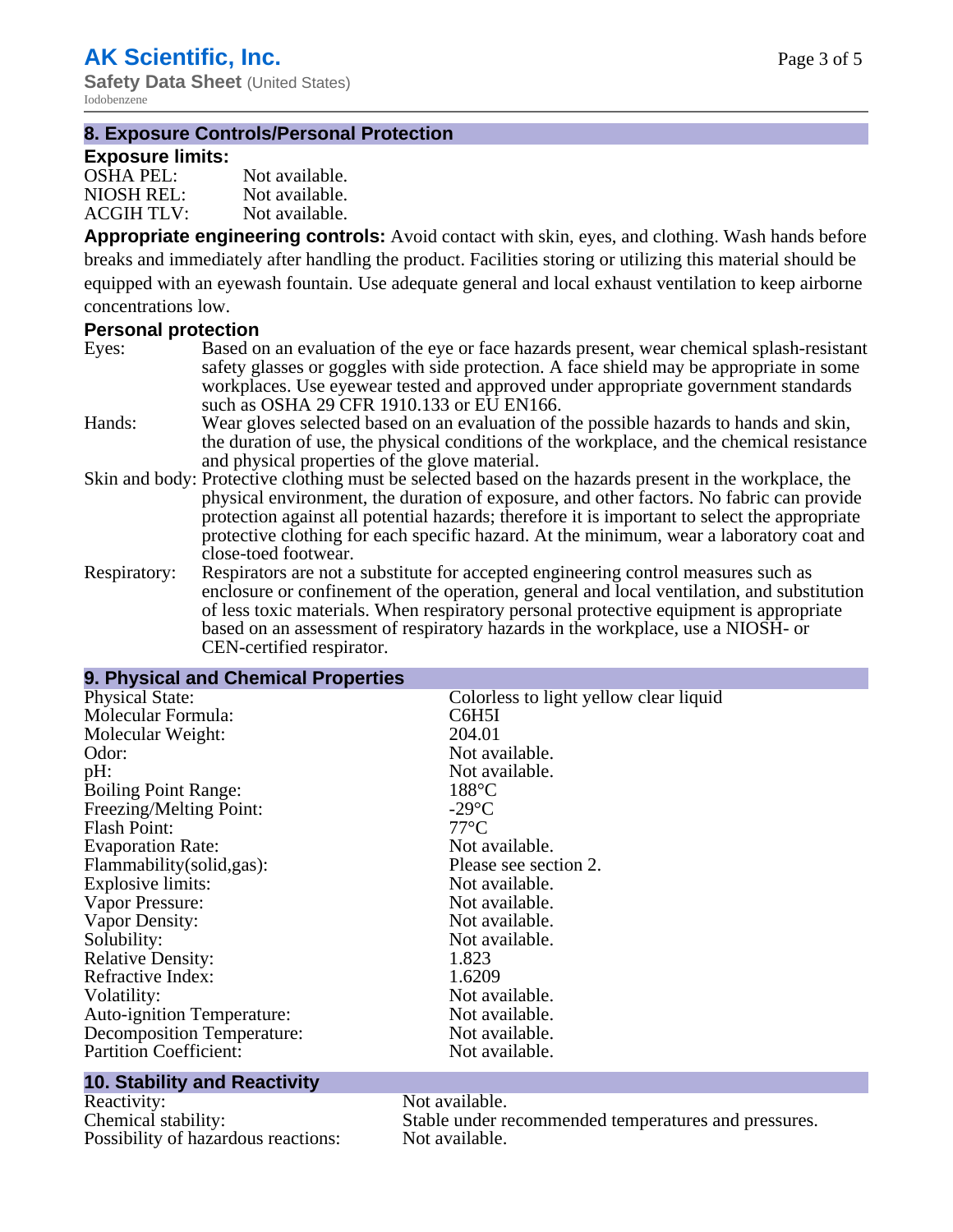Conditions to avoid: Dust generation. Incompatible materials: Strong oxidizing agents.<br>
Hazardous decomposition products: Carbon oxides, Hydrogen iodide. Hazardous decomposition products:

#### **11. Toxicological Information**

RTECS# DA3390000 Acute toxicity: Not available. Routes of exposure: Inhalation,eye contact,skin contact,ingestion. Symptoms related to the physical,chemical and toxicological characteristics:

Skin contact may result in inflammation characterized by itching, scaling, reddening, blistering, pain or dryness. Eye contact may result in redness, pain or severe eye damage. Inhalation may cause irritation of the lungs and respiratory system. Overexposure may result in serious illness or death.

#### **Carcinogenicity**

| IARC: | Not classified.                                                                                       |
|-------|-------------------------------------------------------------------------------------------------------|
| NTP:  | Not listed.                                                                                           |
| OSHA: | Not listed.                                                                                           |
|       | Acute toxic effects: Inflammation of the eye is characterized by redness, watering, and itching. Skin |
|       | inflammation is characterized by itching, scaling, reddening, or, occasionally,                       |
|       | blistering.                                                                                           |

| <b>12. Ecological Information</b> |                |
|-----------------------------------|----------------|
| Ecotoxicity:                      | Not available. |
| Persistence and degradability:    | Not available. |
| Bioaccumulative potential:        | Not available. |
| Mobility in soil:                 | Not available. |
| Other adverse effects:            | Not available. |

#### **13. Disposal Considerations**

Disposal of waste: Chemical waste generators must determine whether a discarded chemical is classified as hazardous waste. US EPA guidelines for the classification determination are listed in 40 CFR 261.3. Additionally, waste generators must consult state and local hazardous waste regulations to ensure complete and accurate classification. Observe all federal, state and local regulations when disposing of the substance.

Disposal of packaging: Do not reuse containers. Dispose of as unused product.

#### **14. Transportation Information**

| <b>DOT (United States)</b> |                |
|----------------------------|----------------|
| UN number:                 | Not hazmat     |
| Proper shipping name:      | Not available. |
| Transport hazard class:    | Not available. |
| Packing group:             | Not available. |
| <b>IATA</b>                |                |
| <b>UN Number:</b>          | Not DG         |
| Proper shipping name:      | Not available. |
| Transport hazard class:    | Not available. |
| Packing group:             | Not available. |

## **15. Regulatory Information**

#### **TSCA (United States)**

This product is on the EPA Toxic Substance Control Act (TSCA) inventory. The product is supplied